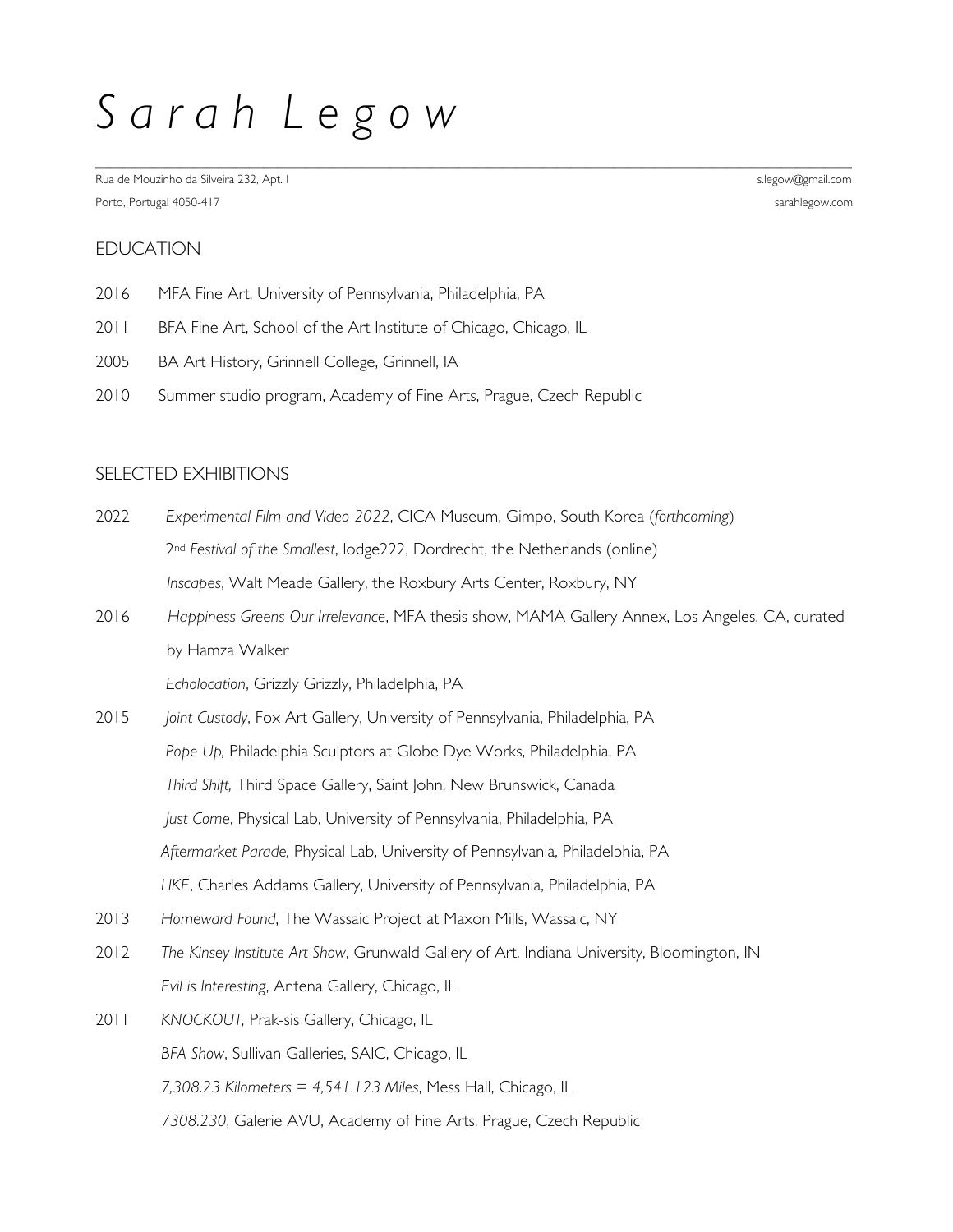## EXHIBITIONS, cont'd

2010 *Installation: Material and Context*, Boomerang Space, SAIC, Chicago, IL  *Messing with Jane,* Jane Addams Hull House Museum, Chicago, IL

## **PUBLICATIONS**

2022 *Maintenant 16: A Journal of Contemporary Dada Writing and Art*, experimental poetry, Three Rooms Press, 2022.

 $\overline{\phantom{a}}$  , and the contract of the contract of the contract of the contract of the contract of the contract of the contract of the contract of the contract of the contract of the contract of the contract of the contrac

*Superpresent*, experimental poetry + art modeling collaborations, Vol. 2, Issue 2, Spring 2022.

- 2016 *Please Hold Magazine*, experimental poetry, Issue 6, Spring 2016. (online)
- 2013*The Journal of Wild Culture*, series of collages, August15, 2013. (online)
- 2012 *Excavating History: Artists Take On Historic Sites*, documentation of site-specific project at the Hull House Museum, Chicago: StepSister Press, 2012.
- 2010 *Cream City Review*, sculpture (cover art), University of Wisconsin-Milwaukee, Vol. 34, Issue 1, Spring 2010.
- 2008 *Redivider*, photography, Emerson College, Vol. 5, Issue 2, Spring 2008.

### AWARDS

- 2022 Honourable Mention, Archi-Shorts short film competition, Architecture + Design Film Festival Winnipeg
- 2014-16 Merit Scholarship, University of Pennsylvania
- 2009-11 Merit Scholarship, School of the Art Institute of Chicago
- 2000-05 Trustee Honors Scholarship, Grinnell College

## **RESIDENCIES**

- 2013 Wassaic Artist Residency, Wassaic, NY
- 2012 Vermont Studio Center, Johnson, VT. With artists grant + work-study awards. Contemporary Artists Center at Woodside, Troy, NY. With partial fellowship.